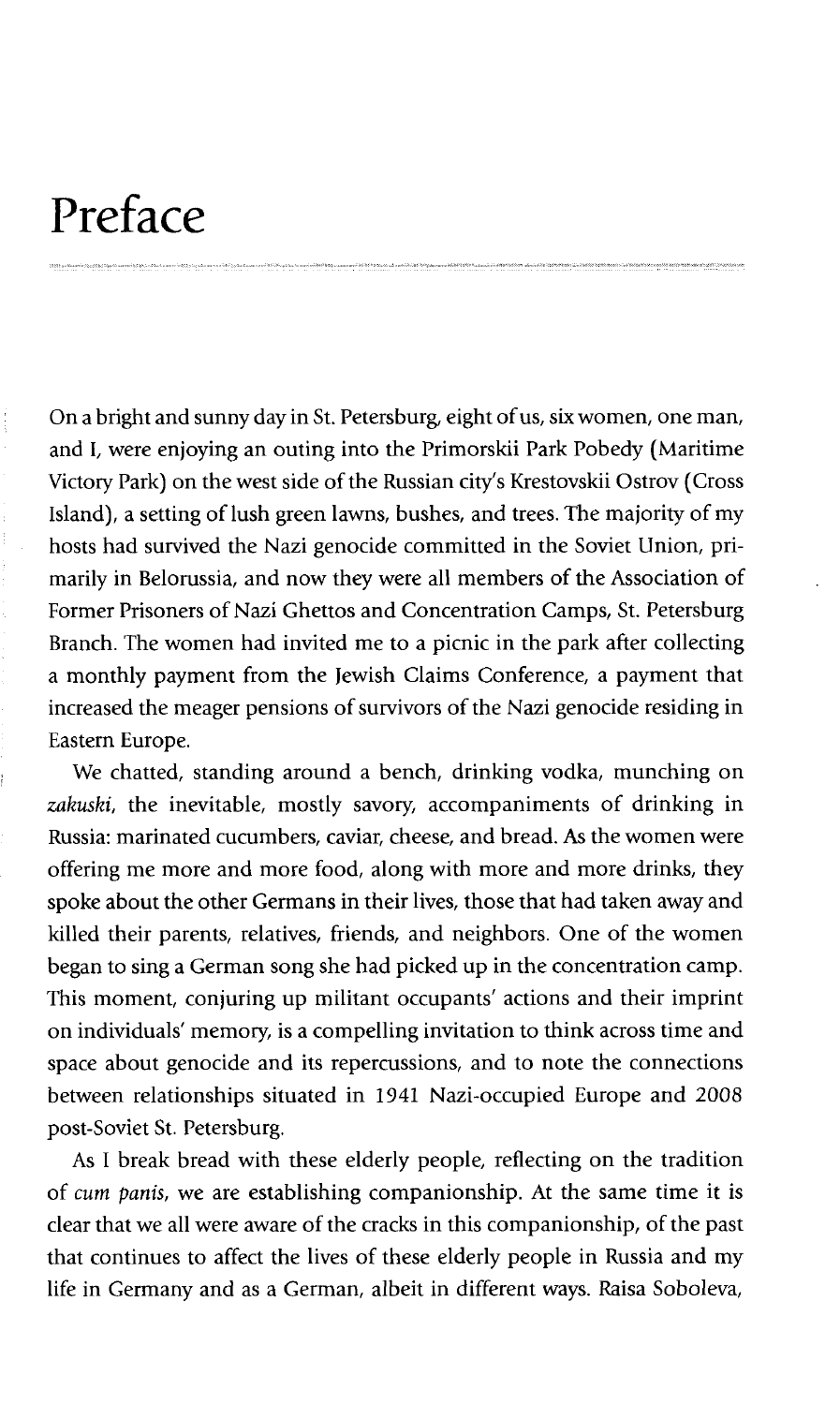the association's bookkeeper and the only other non-Jewish person in the group, gives words to my thoughts: "I look at these people, I see them every day, they are happy and have a good life. But one thing you should never forget: they are all orphans. When I had problems, I could always rely on my parents, my mother, but they had nobody; all their relatives were gone." Although the park had grown green where, at the end of World War II, corpses and bomb craters gave witness to the 900-day siege of Leningrad by German troops, the remnants of the past are still present. They are often invisible, yet undeniable. The lives of Frida Ped'ko, Elena Drapkina, Pavel Rubinchik, and their friends who were with me in the park had been forever marked by the experience of violence, survival, and the reconstruction of lives left in ruins after the war.

This book shows how Soviet Jews, born between the mid-1920s and the early 1930s, experienced the Nazi occupation and genocide in Belorussia, and how they remember it. This portrayal of the history and memory of systematic violence necessitates looking at the ways in which people learned to perceive and understand their lives, before, during, and after the war. Only such an integrated perspective allows us to decode how representations of the past emerge, why specific aspects are left out, and why others are emphasized. Notably, policies and debates on nationality, gender, and war determined how Soviet Jewish youths related to their society and other individuals. The breakdown of the Soviet project, and its policies' prospects and promises, as a result of the Nazi occupation is a central element of Soviet Jews' experience of the Nazi genocide.

This portrayal of survival under the Nazi genocide in eastern Belorussia is based on personal narratives. It is not only a critique and rectification of a postwar history in which many Soviet Jewish survivors were discriminated against, it also highlights how the ideological and cultural framework of Soviet society molded both how young Soviet Jews experienced the Nazi genocide and how they, as elderly women and men, represent it after the Soviet Union has ceased to exist. A collective biography of young Soviet Jews who endured Nazi persecution and often barely escaped mass murder, this book shows that surviving the Nazi genocide in German-occupied Soviet territories affected people's lives far beyond the hunger, violence, and lethal danger during the war. The Nazi regime destroyed people and places, but it also invalidated the lived reality of a prewar world where social equality and peaceful interethnic cohabitation seemed possible.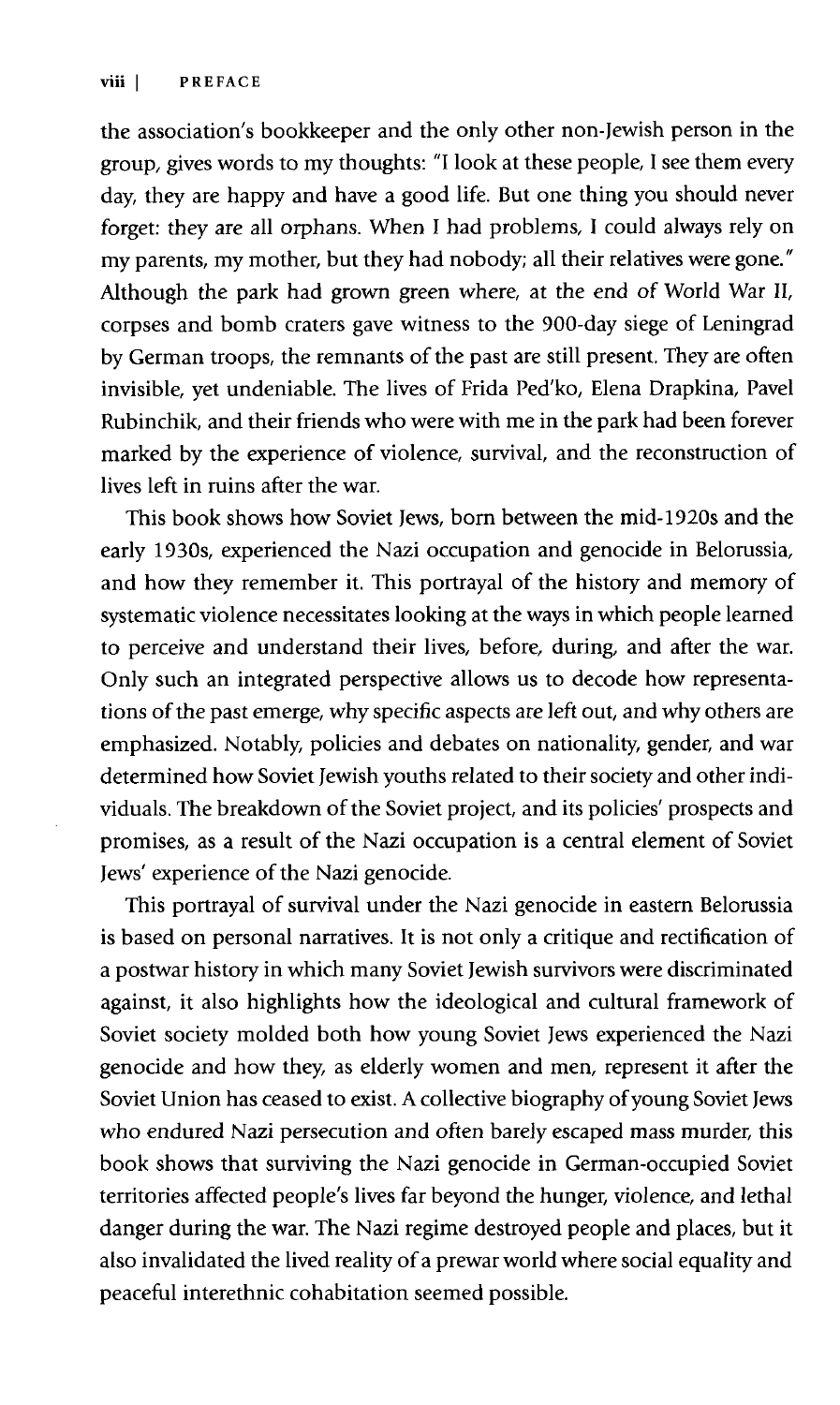Tracking these women's and men's lives in light of broader historical and cultural tendencies set in motion by first Soviet, then Nazi, and then again Soviet rulers, the following pages reveal the shift in perspective that Soviet Jewish children and adolescents had to undergo, from a privileged position as builders of a new society to a position at the bottom of society, as bodies that could be exploited for work and then targeted for extinction. They introduce the experiences, and in later years memories, of a generation of Jews that lived through a series of upheavals, that saw the hopes inspired by Soviet prewar internationalism collapse with the German invasion, that managed to survive the Nazi extermination project, and that finally re-entered and remained in Soviet society after the war.

The story is one of repeated transformations of identity, from Soviet citizen in the prewar years to a target of genocidal violence during the war to barely accepted national minority in the postwar Soviet Union. The story is also one of multiple forms of violation piled on top of each other, beginning with Soviet nationality policies obstructing the cultural and religious framework of traditional Jewish identity, continuing to the Nazi annihilation policy eradicating Jewish people and their culture, and followed by the systematic omission of Soviet Jews' wartime experience from the official portrayal of the war within and beyond the Soviet Union.

At its core, this book is a rumination about how we can live in the present with an unbearably violent past. It is a book of memory for the women and men I met in St. Petersburg and Minsk, and for their friends, relatives, and neighbors who confronted Nazi racism and its repercussions, often left to do so on their own. Remembering this isolation cannot undo it, but it may pose important questions and suggest answers on how to live ethically with the aftermath of systematic violence and with those who suffered from it.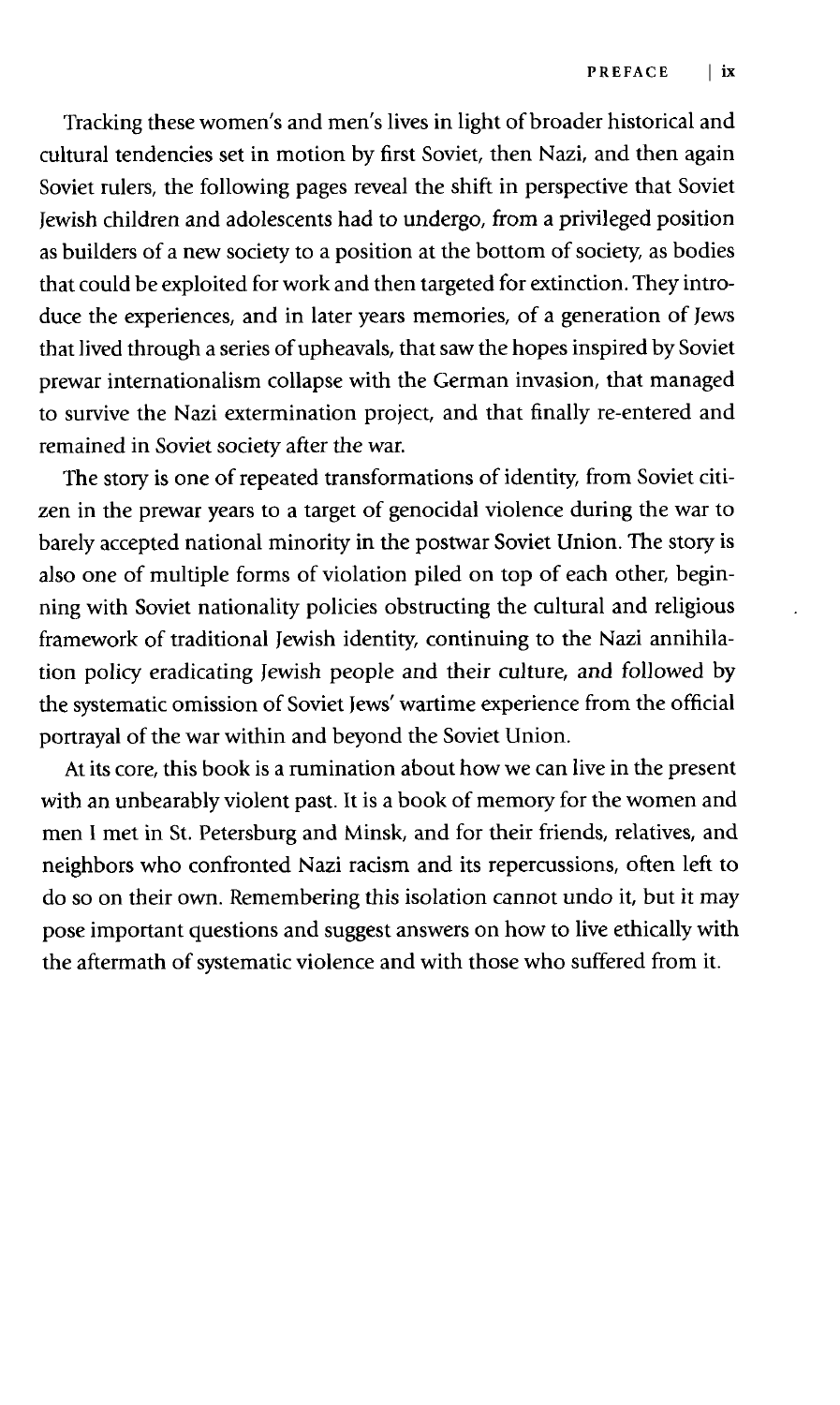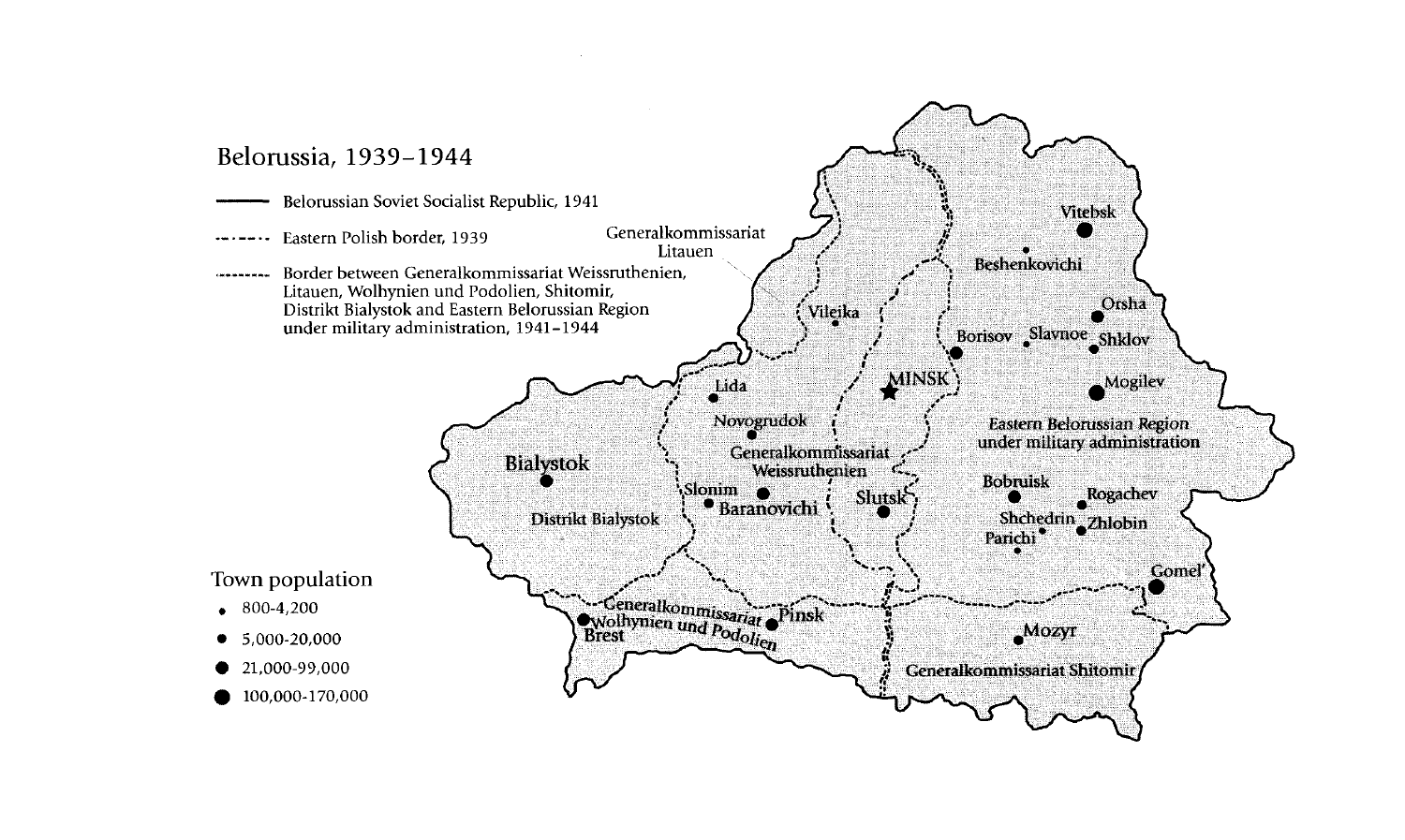

Central locations for the Zorin family unit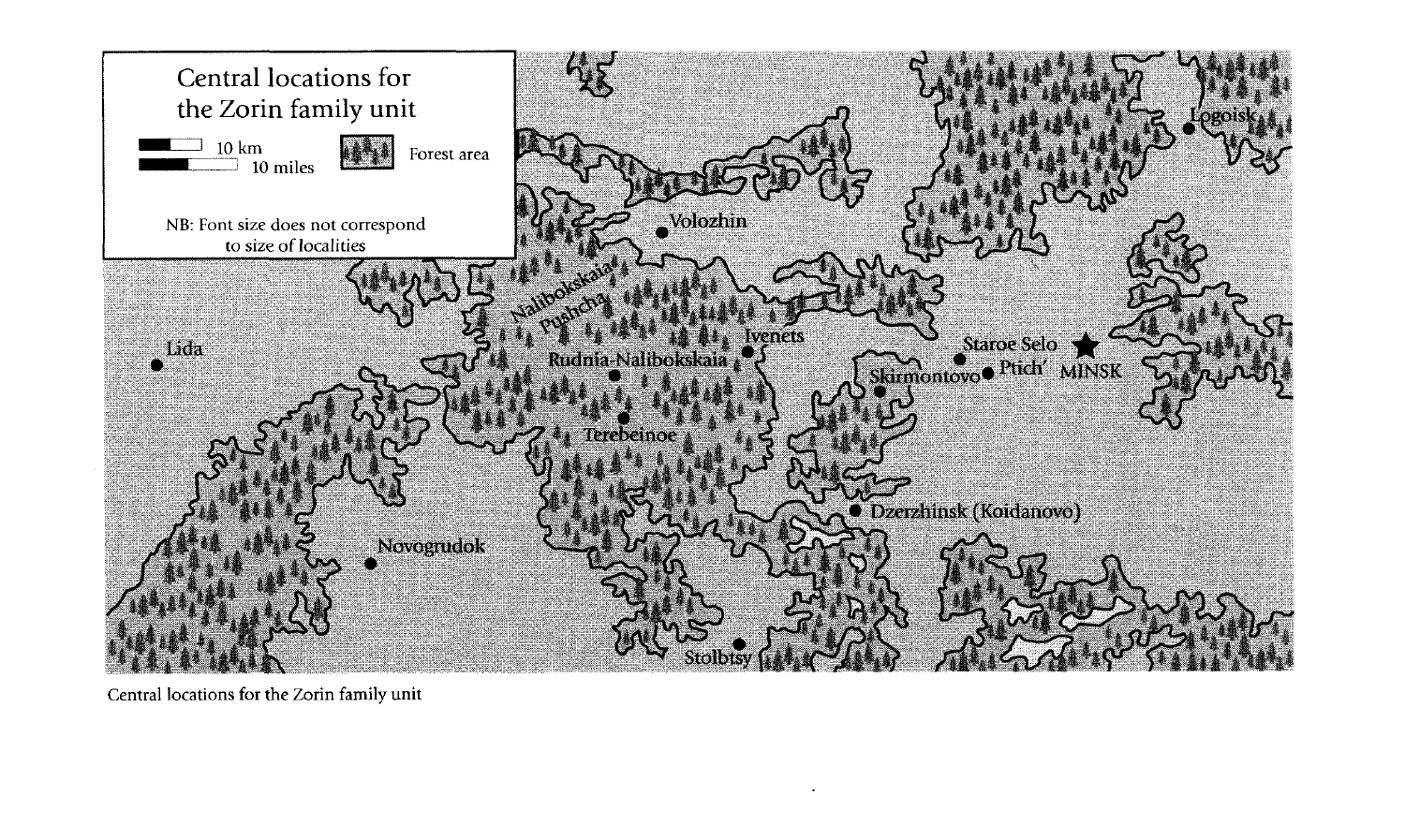## **Introduction**

Frida Ped'ko has a vivid memory of the day the Jews of Slavnoe, a small town near Vitebsk, Belorussia, were killed. On the morning of March 16, 1942, Jewish women and men, adults alongside adolescents and children, were lined up and led to an execution site near the town. Asked whether she, then seven years old, understood what was happening, Ped'ko says,

I didn't really understand, when they took us and told me, "We're going to mama." I had understood that she was shot and that that was terrible, but I didn't understand that that was forever. I thought she is somewhere ... But when my sister said, "They'll shoot us," I was terrified, asked, "What do you mean, they will shoot at me? That will hurt and will make me bleed!"<sup>1</sup>

A few minutes before the column of people, lined up in rows of three or four, reached the borders of the town, someone pushed Frida and her sister Elena into the arms of an onlooker. Piotr I. Stasevich took the children and placed the seven- and ten-year-olds in the house of Vera and Vania Nastiporenko. Afraid that German troops would find out about the hidden Jewish children, the family asked Stasevich to move them a few days later. This he did, hiding the sisters in a hut he built in the woods outside of the small settlement. Stasevich thus rescued the two children from sure death: as many as 150 Jews residing in Slavnoe were shot on March 16, 1942, in a ditch near the village of Gliniki.<sup>2</sup>

For two and a half years, Frida and Elena scraped by in their hideout in the woods. They lived on mushrooms, berries, herbs, and whatever else they could find. Piotr Stasevich also brought food and sometimes demanded that Ms. Nastiporenko help the children as well. In addition, Frida Ped'ko says that she and her sister sometimes snuck into the Nastiporenko family's pigsty and grabbed food from the feeding troughs. Joining a partisan unit,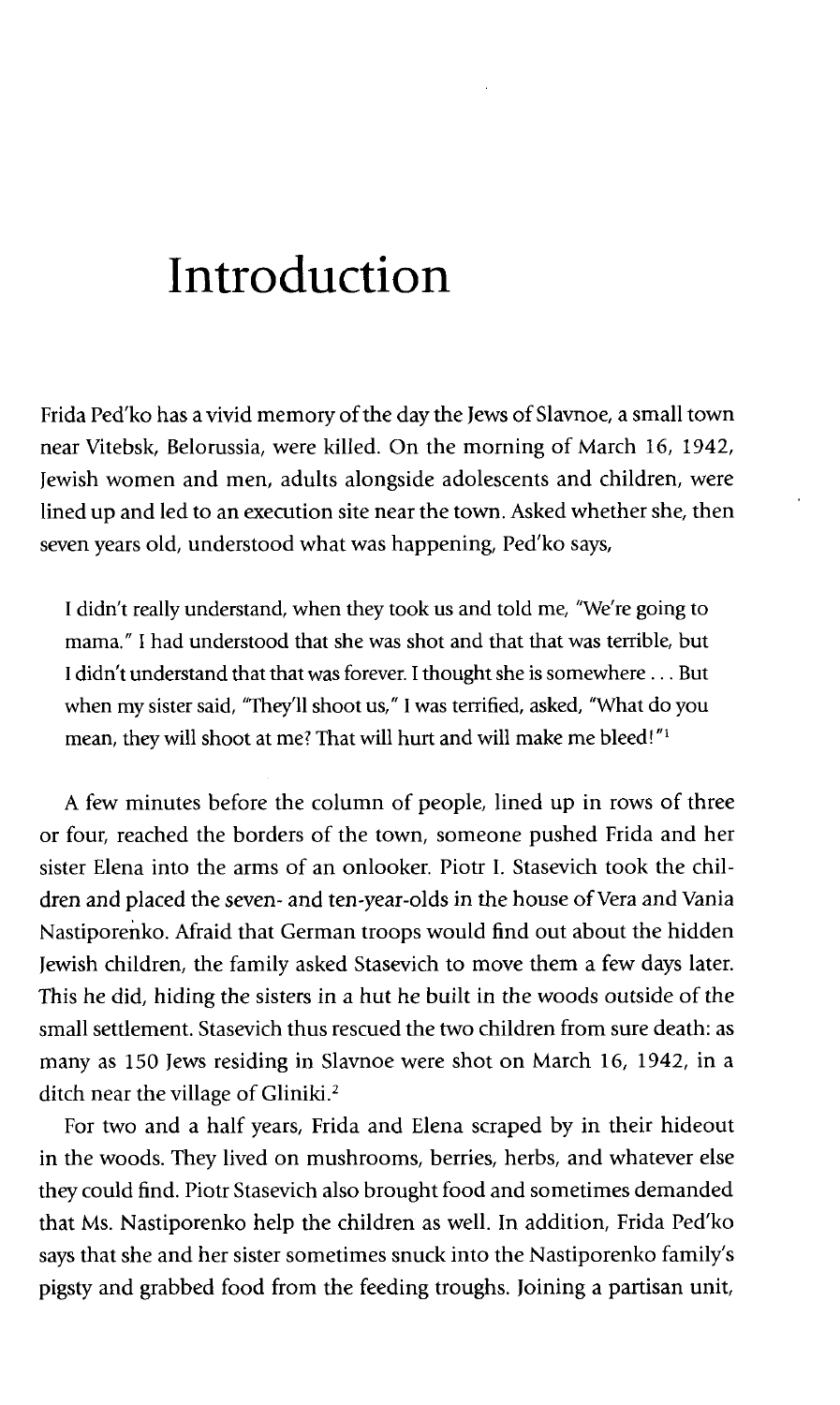a formation of guerilla fighters that emerged in the forests and swamps of this Soviet republic, as many other ghetto refugees were able to do, was not an option:

Nobody took us, children were of no use to them. That would have been an additional burden. When my sister asked them, they said that they would take her; but me, being seven years old, they couldn't take me. But she couldn't abandon me and leave me behind on my own.<sup>3</sup>

In the summer of 1944, the two children were too exhausted to imagine themselves still alive the following spring. They had already survived two harsh winters, suffering illness as a result of eating poisonous mushrooms, and fearing wild animals roaming the forest at night. "We decided to go to the local commander and ask him to kill us. We were so wasted, there was no real food."4

During our interview, Frida Ped'ko was aware that these thoughts must appear disturbing: "It is strange, how calmly we spoke about this, that we would somehow make it through the summer, but that, if the country would not be liberated by the winter, we would surrender. We remember this often nowadays, it was so horrible."5 Luckily, on a trip to find food, the older sister, Elena, noticed Soviet troops in the area and, in June 1944, found out that the region had been liberated. The two sisters could safely leave their hideout in the forest and ask for help in the nearby village.

At the time of our first encounter in 2000, Frida Ped'ko was filing paperwork for material compensation allocated by the German government to survivors of Nazi ghettos. She was also applying for social benefits that the Russian state granted to veterans of the war. In both instances, the claims were initially denied for lack of evidence and because Frida was considered too young to have suffered substantive damage. The loss of a mother—shot in June 1941 for being Jewish and for being a Communist Party official in the local granary—and the postwar struggle of an orphan coping with the emotional and physical traumas of surviving undernourished and exposed to the elements were insufficient grounds for her claims.<sup>6</sup> Instead, bureaucrats in the local administration insulted her, arguing that "living in a ghetto wasn't that bad."7

Frida Ped'ko is acutely aware of how her Jewish nationality marked her as a specific target of ignorance, discrimination, and violence, compounding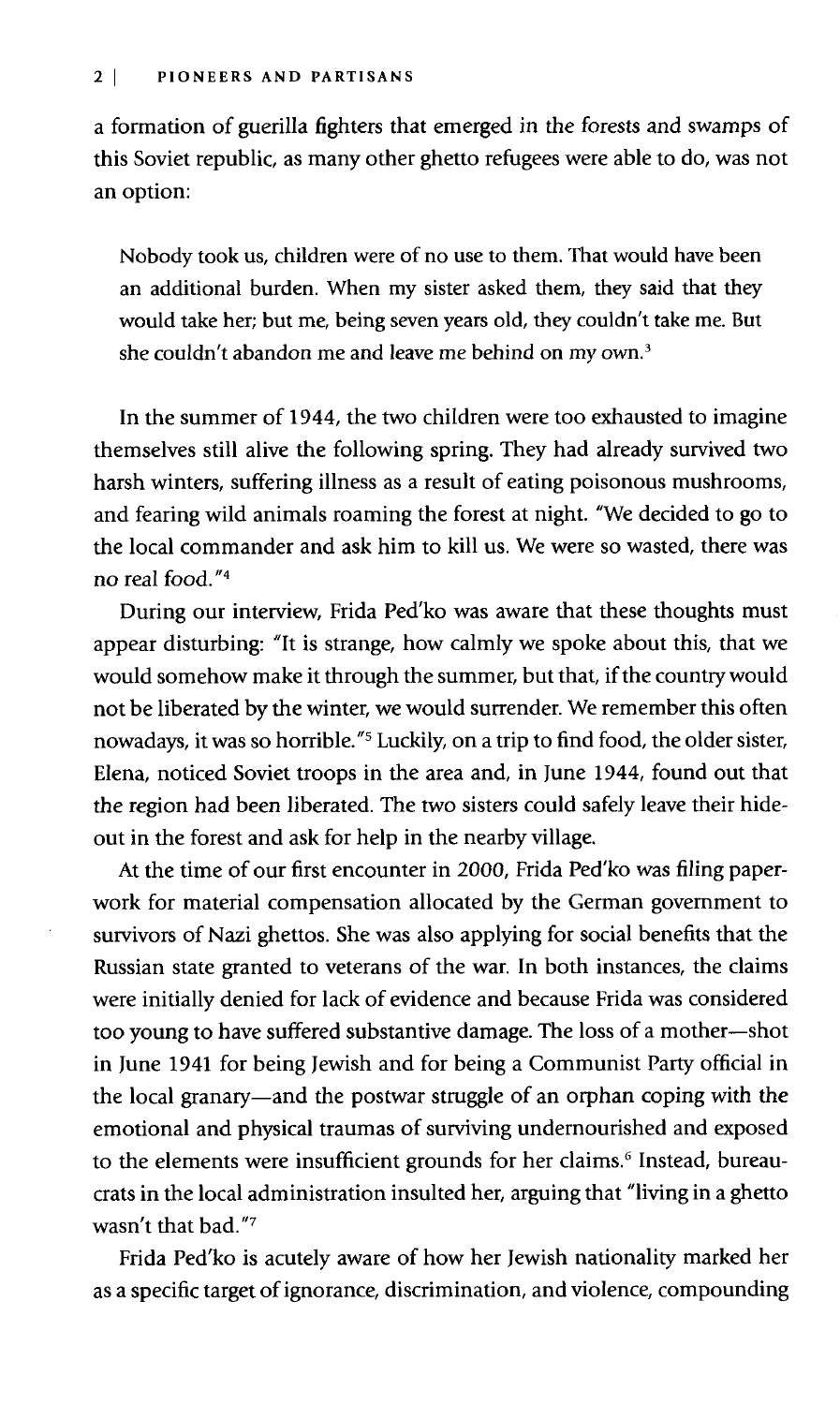the suffering and loss she experienced as a child. On the other hand, she very clearly recognizes that she shares her difficulties and many of her memories with her non-Jewish compatriots, and thus she identifies herself as part of a larger, Soviet collective:

In Belorussia, who was it who died there—everyone. It is of course a different story that almost all Jews died, but the Belorussians lost every fourth too. And if you look at the old women from my hometown who saw everything and who mourned with us—if you see how they live today, nobody helps them at all. That is why I think that everything should be distributed equally. Everybody should live well. I am an internationalist.

Remembering her life before, during, and after the war, Ped'ko emphasizes when she was singled out, but also places herself within the framework of Soviet society more generally and insists on people's equality. "Internationalism," understood here as a form of interethnic solidarity, was an important tenet of Soviet ideology.<sup>8</sup> Throughout her life she actively participated in building a society based on this ideology, supporting, for instance, the local *Komsomol,* the Communist Party's youth organization, whenever possible.<sup>9</sup> And she joined the Communist Party, explaining it by saying "I was thankful that the Soviet Army rescued us."

Frida Ped'ko's story exemplifies the lives of thousands of other men and women who, as children and adolescents, survived the Nazi occupation of Belorussia and the genocide that targeted them for being Jewish. Some of them survived in hiding, like Frida and her sister; others joined or were admitted into partisan units. Small numbers were evacuated to the Soviet rear when the opportunity arose, but not before they too had witnessed murder and starvation and pondered the effects of systematic physical violence.

Shocking in their frankness, young Frida's thoughts on what it means to be shot crystallize the terror and disbelief with which residents of the former Jewish Pale of Settlement—roughly comprising present-day Lithuania, Belams, Poland, Moldova, Ukraine, and parts of western Russia—confronted the onslaught of German troops in the summer of 1941. What we call the Holocaust, the murder of European Jewry, in this area happened very quickly, and very publicly. Most of the Jews in eastern Belorussia were killed by March 1942, usually falling victim to mass shootings at trenches, ravines, or pits near or in their hometowns.<sup>10</sup> Overall, an estimated 800,000 Jewish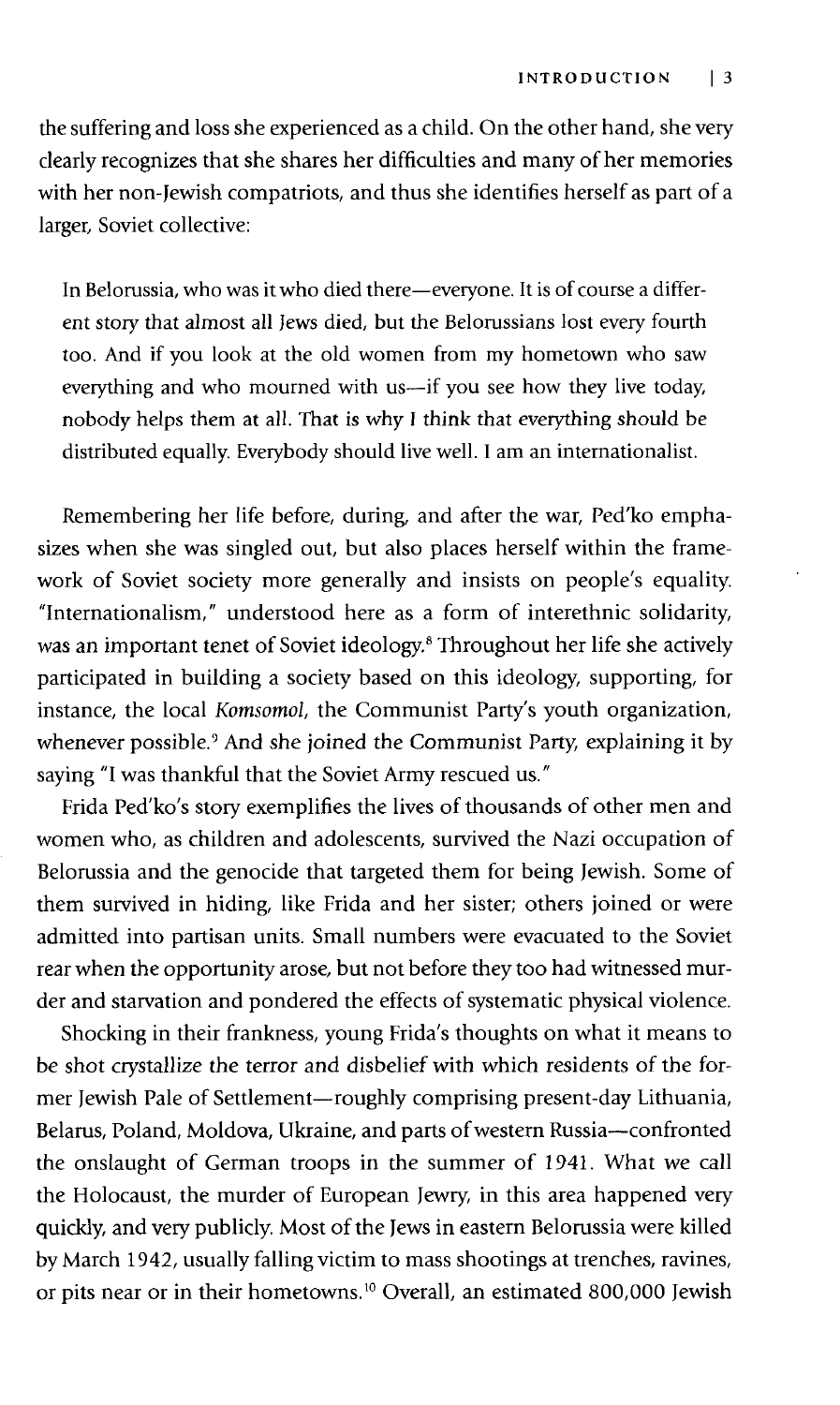civilians, roughly 80 percent of the prewar population, were murdered by the Nazi regime in Belorussia.<sup>11</sup> Exact numbers and percentages are difficult to establish, because it is unclear how many Jews were physically located within Belorussian borders when German troops began the murder campaign there.<sup>12</sup> An influx of refugees from Poland from the beginning of the war in 1939, mass escapes and evacuations organized by the Soviet government in the summer of 1941, deportations of Jews from Germany, Austria, Hungary, and elsewhere to Belorussia by the Nazi regime, and finally the exodus of surviving Jews after the war make it impossible to say precisely how many Jews died during the occupation.

The speed and brutality of the Nazi campaign of extermination in eastern Belorussia is remarkable when compared to these campaigns elsewhere in Europe. The internal life of the ghettos in eastern Belorussia deserves attention because the role and purpose of these ghettos in the process of the so-called "final solution of the Jewish question" differed markedly from those of the ghettos in Poland and other Eastern European countries. In the Soviet territories, ghettos did not serve as transitional spaces of internment from which inmates were deported to extermination camps. Rather, they were themselves, or were in close proximity to, sites of mass murder. For the most part, they were holding pens in preparation for genocide.<sup>13</sup> Stories about life in the ghettos of Slavnoe-Frida Ped'ko's hometown-or elsewhere in eastern Belorussia and in Minsk are thus not merely "untold" stories to be added to the literature on the Holocaust: Frida Ped'ko and other Jews in eastern Belorussia witnessed, experienced, and responded to extermination campaigns differently than Jews elsewhere. In part this is, because prior to the German occupation, Jews residing in this region did not necessarily perceive themselves as members of a specific and identifiable community. This was especially true of a young generation of Jews who did not view their lives as distinct from those of their non-Jewish compatriots; a religiously or nationally defined Jewish community did not previously provide an important framework for their daily lives.14

Granted, a sense of integration, even assimilation, was widely shared among Jews across Europe. Throughout the nineteenth century, more and more Jews—in France, Germany, Italy, and elsewhere—had sought to become full members of the societies in which they lived. They limited the practice of their Jewish faith to the home, intermarried, and otherwise followed the trend to secularize their public lives.<sup>15</sup> Albeit hampered by the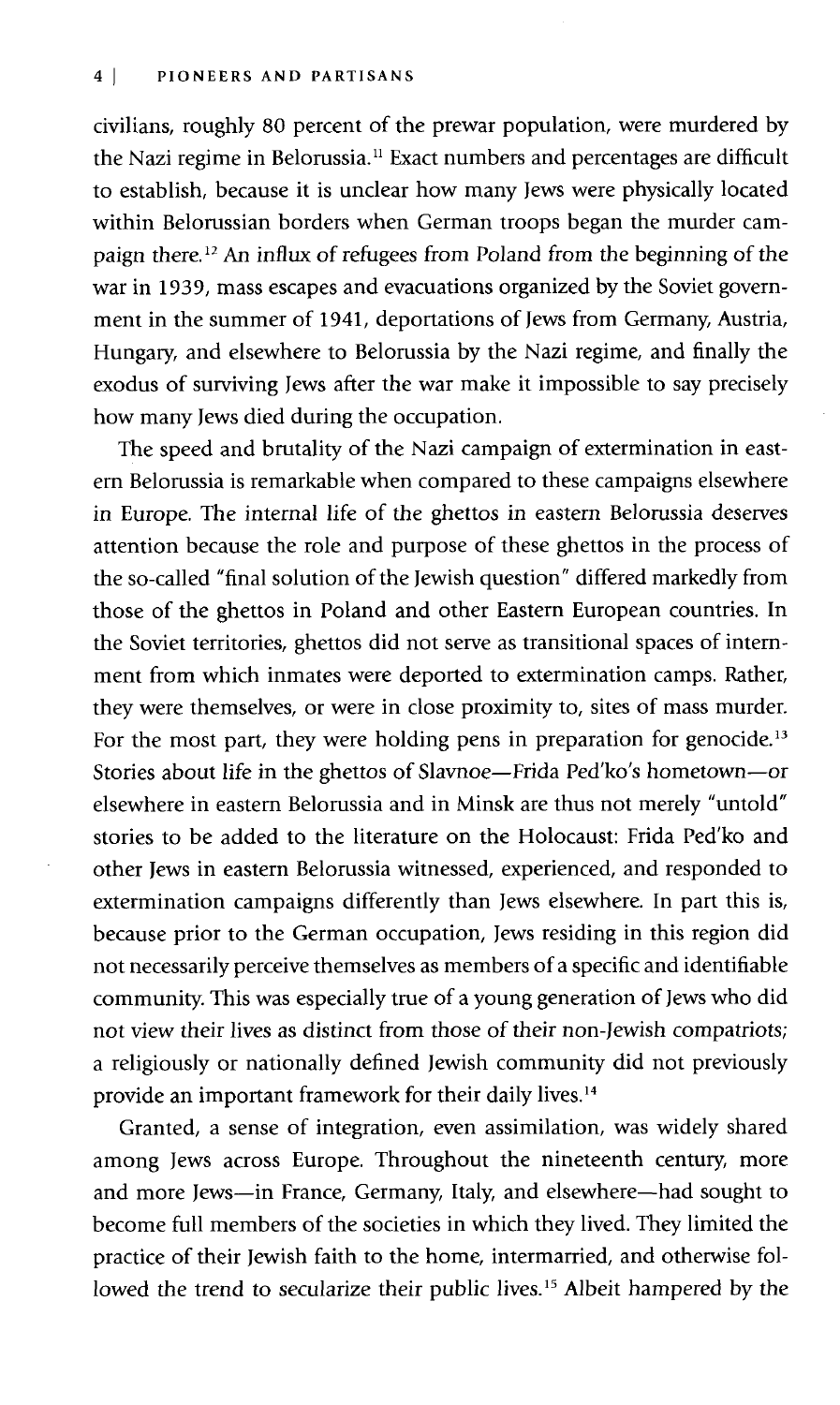upsurge of racial antisemitism that denied Jews, for instance in Germany, the possibility of ever becoming proper German citizens, because supposedly they were different "by blood," many European Jews were able to build a life in the midst of their non-Jewish contemporaries.<sup>16</sup>

Though Soviet Jews shared this experience, their assimilation was unique, the result of a state project that included the abolition of religious Judaism. Void of its spiritual and ritual core, "being Jewish" in the Soviet context was increasingly limited to a legal category, especially for a younger generation who had not been taught Hebrew or how to read the Torah. They were Jewish by nationality, a concept used to describe the different ethnic groups of the Soviet Union.<sup>17</sup> In this system of thought, Russian, Ukrainian, German, Jewish, Tatar, and other nationalities were distinguished by their common heritage and shared linguistic and cultural traditions, including religious beliefs. Religious frameworks for national cultures were increasingly dismantled, however, in the 1920s and 1930s. A drive toward secularization was motivated by the hope that all Soviet citizens would adopt the ideas and values of communism, viewing themselves as members of the proletariat, makers of their own fate, and builders of a revolutionary state.<sup>18</sup>

For Frida and many of her contemporaries, the Soviet state had taken on the capacity to give meaning to an individual's life and to determine daily and weekly schedules. In addition, it provided a frame for people to live together despite national differences between them. In this environment, "Jewish community" refers to a group of people who share the same nationality, but not to a tightly knit group that is identifiable because they perform the same rituals, visit the synagogue, or observe the Shabbat. Soviet Jews, in sum, were increasingly recognizable only by their passport, where, since 1932, each Soviet citizen's nationality was listed as one of many identifiers.<sup>19</sup> For young citizens like Frida, even that was irrelevant, as they would not receive a passport until they were sixteen years old. They saw themselves as Soviet children, had friends who were Belorussians or Russians, and did not conceive of themselves as people who would warrant any kind of special treatment, positively or negatively. This framework, the idea that different nationalities can live together, broke down when Germans began to kill Jews en masse and some Soviet citizens supported them.

Frida Ped'ko's overall account echoes other survivors' experiences and perceptions, moving from descriptions of a promising prewar life of peace, interethnic friendships with other adolescents, and her mother's social and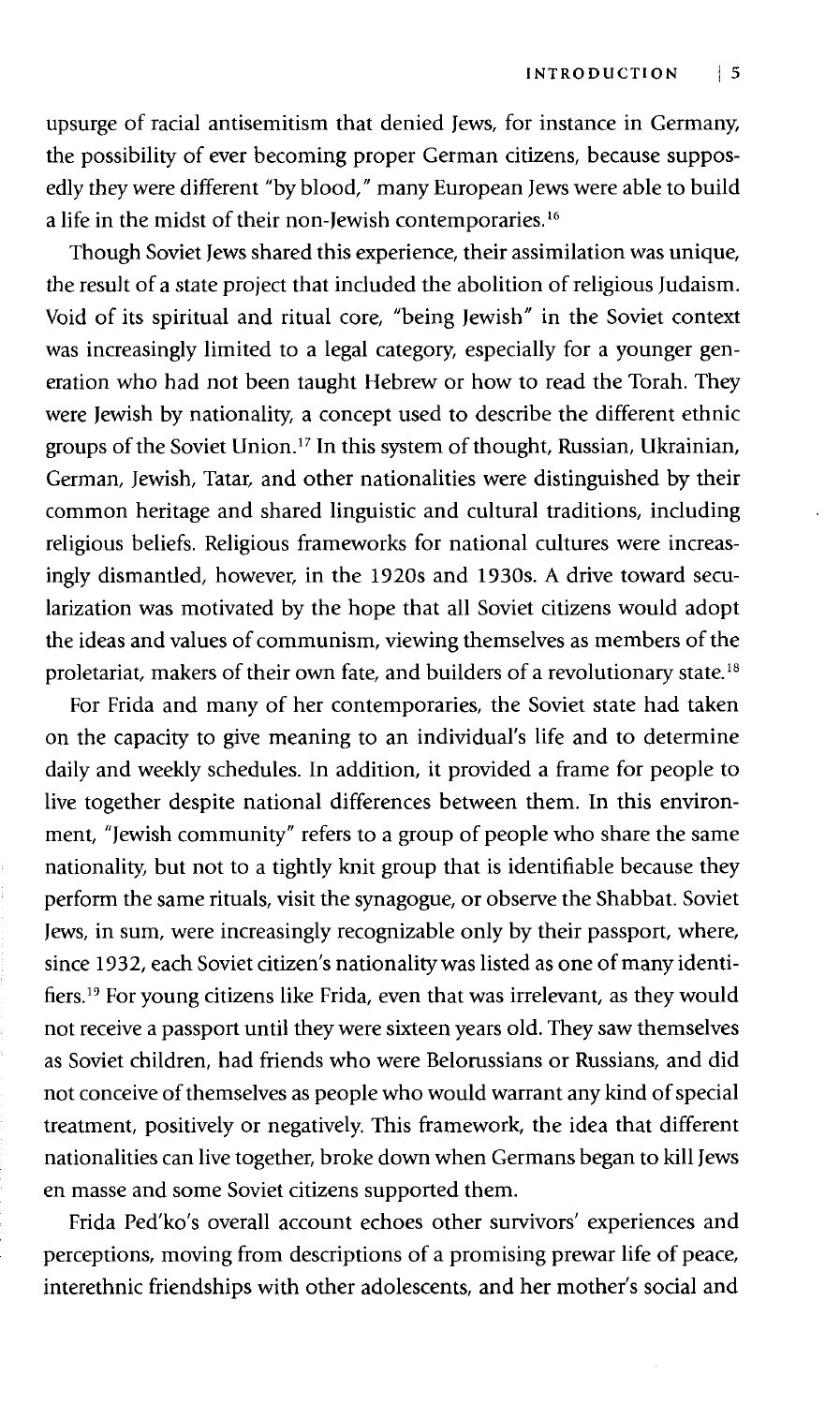economic mobility to the shock of Nazi violence and the small, if pivotal, moment of narrowly escaping execution. She further addresses postwar disappointments at state antisemitism that hindered her personal career and obstructed respectful treatment. Like many others, she balances this account by placing her wartime losses within those suffered by the Soviet population as a whole and by affirming her commitment to the Soviet state. Ped'ko's evocative memory of her and her sister's planning to have themselves killed, along with her recognition of the difficulty of grasping this decision in the present, is a powerful reminder that there is a difference between what then, during the war, seemed inevitable and how we may think about it now. What she tells us and how she narrates her story is based on a movement between the past and the present.

As a whole, life stories such as Frida Ped'ko's show how people make sense of violence and how they remember it. Rather than studying accounts exclusively focused on wartime experience, this book is based on oral histories spanning the course of a life to detect the dynamics of this sense-making and remembering.<sup>20</sup> My inquiry draws on scholarship suggesting the role of social and cultural frames for how individuals construct their memory.<sup>21</sup> Narrations about personal experiences not only bring narrators' minds close to events and actions in the past, but also remind them of social rules and limits to what could be said publicly at the time of the remembered events.<sup>22</sup> These restrictions resurface when people recall their past, as evidenced by the use of specific terms or refusal to describe intimate experiences such as sexual violence or other themes that are considered taboo. Considering these dynamics is important in order to understand the effects of social change on individual lives and how, in turn, individuals make sense of these changes or particular events and periods of their lives.

Hannah Arendt posited that it is the task of the historian to detect new elements of human history by recognizing that an "event cannot but appear as an end of [a] newly discovered beginning."<sup>23</sup> The study of the German occupation and Nazi genocide in the USSR (as an event) is here the catalyst to reveal "an unexpected landscape of human deeds, sufferings, and new possibilities" that preceded the event and, in doing so, exposes its destructive impact more fully.<sup>24</sup> Considering the unexpected landscape of the prewar period, which originally was not at the center of inquiry, produces a reevaluation of Soviet nationality policies, especially toward Jews, that suggests that internationalism was a partially lived reality that held great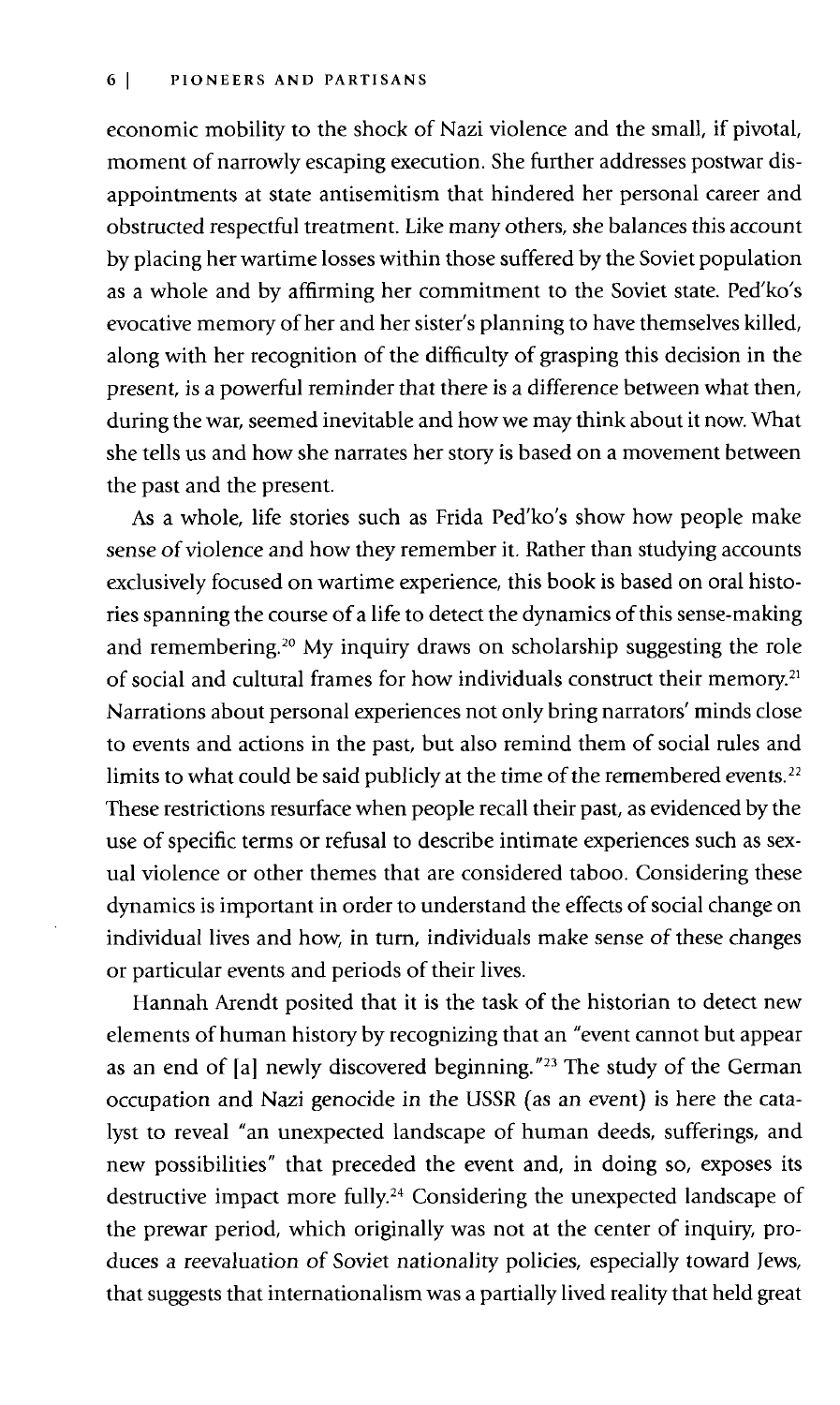promise for the future. Teasing out that this lived reality is a point of comparison for elderly Jews in the former Soviet Union—to its breakdown with the German invasion, and later on the dissolution of the USSR in 1991-this book develops a new way of looking at Holocaust-related accounts coming out of the post-Soviet context. The oral history-driven approach to understanding the Nazi genocide in the Soviet territories reveals the meaning of the Soviet project for individuals as a sincere attempt to create a society that overcomes national (racial) discrimination, and that in the 1930s it seemed possible to establish such a society. The devastation wrought by the Nazi regime turned these hopes into memories of a bright, yet forever unfulfilled, future of friendship and equality.

This book offers an inside perspective on the life of Jewish children and adolescents during the Nazi occupation of Belorussia. This is, of course, a partial account. The ongoing war, competition between various administrative bodies, and the arbitrariness with which individual soldiers, members of the SS, and collaborators treated Soviet citizens under occupation generated a highly complex and often contradictory environment that was not apparent in its entirety to individuals and groups who were trying to survive. While subjective and reflecting diverse personal experiences, the portrayal advances three major insights. Firstly, age and gender are crucial factors for experiencing, surviving, and remembering the Nazi genocide in Soviet territories. Secondly, survivors' memories in the post-Soviet context reflect a flexible sense of self, oscillating between identifying as Jewish, Soviet, or both. Lastly, the shared trauma of war and genocide in Nazi-occupied Belorussia facilitated new, and revived previously established, interpersonal bonds among Jews and between Jews and Gentiles.

These three analytical dimensions—age and gender, identity and memory, trauma and community—are deeply intertwined, yet it is helpful to tease out their specificities individually to highlight their significance. Outlining how these factors mold historical experiences and their memory and how they have been previously treated by scholars provides important background information for the stories this book seeks to tell.

### Age, gender, violence

Among the 800,000 Belorussian Jews killed by Germans and their collaborators were parents, grandparents, and other relatives of thousands of young Jews who survived the war. The young Jews—girls, boys, some teenagers,